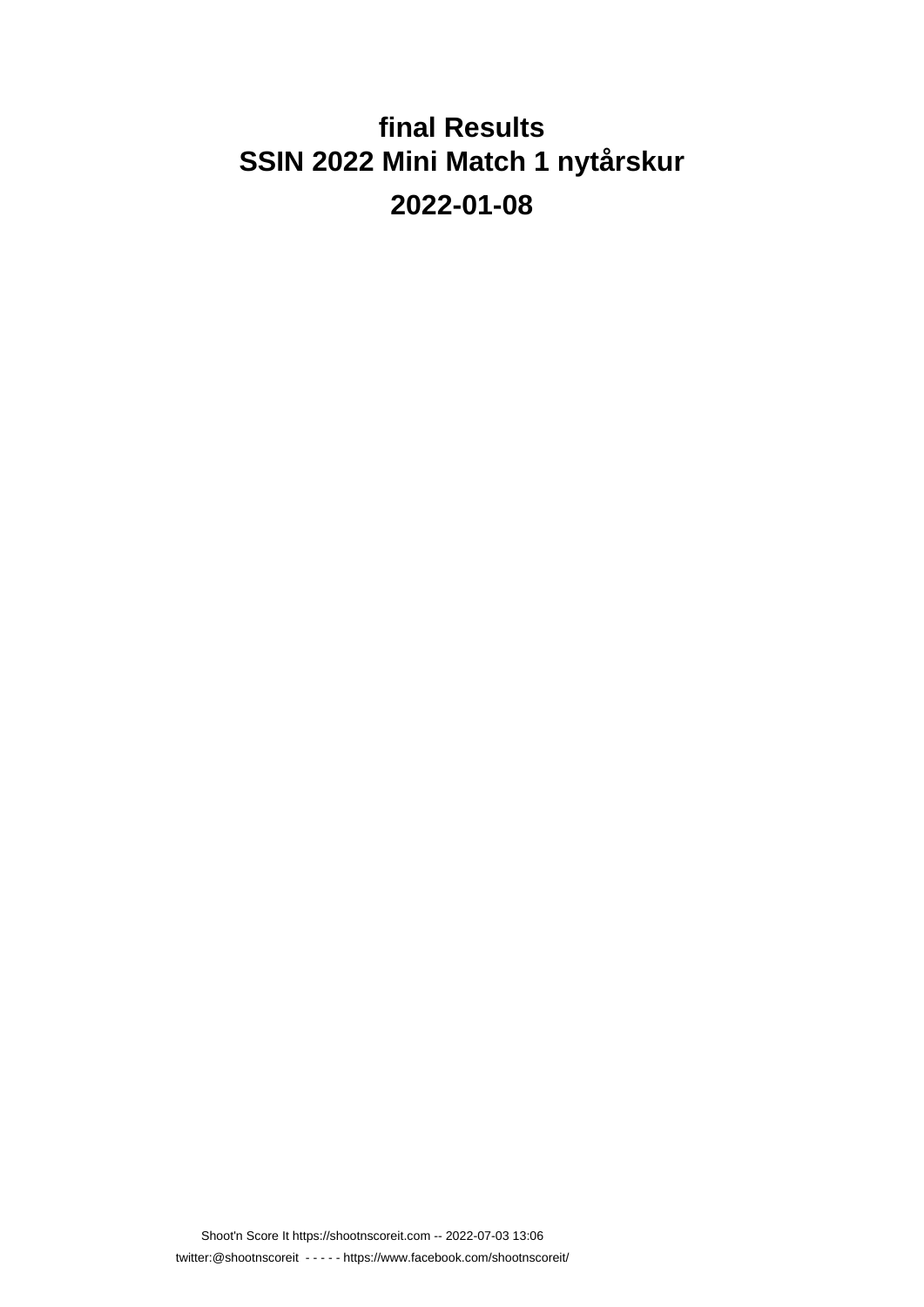#### **OPEN results**

| #. | <b>MATCH</b><br><b>PERCENT</b> | <b>MATCH</b><br><b>POINTS</b> | <b>COMPETITOR</b><br>#. Name | DIV   |   |                          | CAT CLS REG | #ICS   |
|----|--------------------------------|-------------------------------|------------------------------|-------|---|--------------------------|-------------|--------|
|    | 100.00                         | 690.6207                      | 19. Andreas Helvig Hansen    | +Open | - |                          | <b>DNK</b>  |        |
| 2  | 92.22                          | 636.9205                      | 51. Christian Bagger         | +Open | S | $\overline{\phantom{0}}$ | <b>DNK</b>  | bagger |
| DQ |                                |                               | . Aleksandar Duracov<br>8.   | +Open | - |                          | <b>DNK</b>  |        |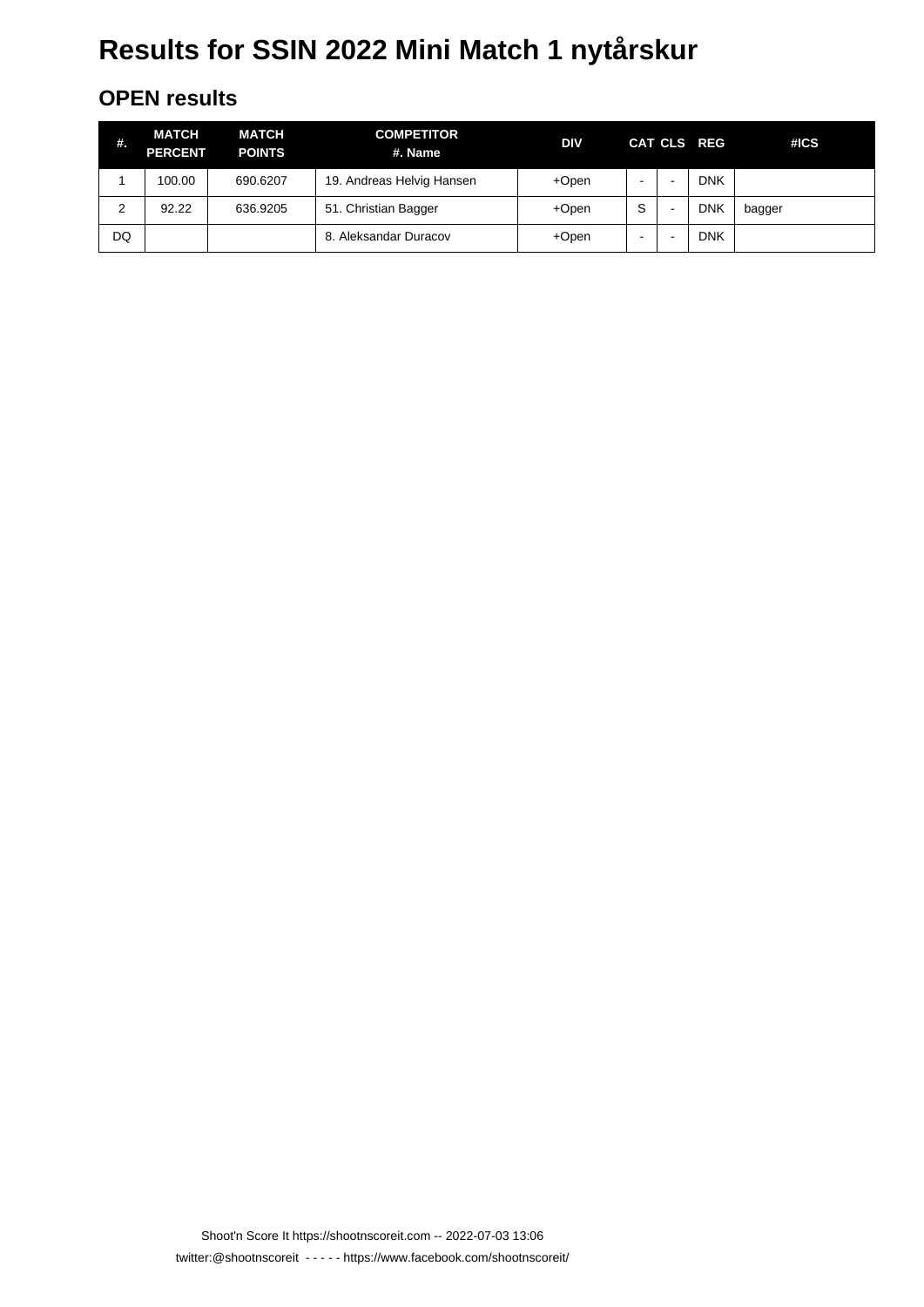#### **STANDARD results**

| #.             | <b>MATCH</b><br><b>PERCENT</b> | <b>MATCH</b><br><b>POINTS</b> | <b>COMPETITOR</b><br>#. Name | <b>DIV</b> |                          |                          | CAT CLS REG | #ICS           |
|----------------|--------------------------------|-------------------------------|------------------------------|------------|--------------------------|--------------------------|-------------|----------------|
| 1              | 100.00                         | 676.7031                      | 20. Bjørn Severin            | +Standard  | $\blacksquare$           | ٠                        | <b>DNK</b>  | fed7has        |
| $\overline{2}$ | 97.00                          | 656.3728                      | 14. Torben G. Skjoldborg     | -Standard  | S                        | $\overline{\phantom{0}}$ | <b>DNK</b>  |                |
| 3              | 85.89                          | 581.2318                      | 25. Kim Wiencken             | -Standard  | S                        |                          | <b>DNK</b>  | ventureshooter |
| 4              | 74.48                          | 504.0092                      | 3. Tim Iversen               | -Standard  | $\blacksquare$           | $\blacksquare$           | <b>DNK</b>  |                |
| 5              | 68.57                          | 464.0178                      | 41. Jan Bolvig Andersen      | -Standard  | S                        | $\blacksquare$           | <b>DNK</b>  | pinkerton      |
| 6              | 66.61                          | 450.7770                      | 24. Jens-Micael Johansen     | -Standard  | S                        | $\blacksquare$           | <b>DNK</b>  | jensmicael     |
| $\overline{7}$ | 65.79                          | 445.1999                      | 38. Carsten Husman           | -Standard  | $\blacksquare$           | $\blacksquare$           | <b>DNK</b>  | husman         |
| 8              | 61.78                          | 418.0708                      | 26. Steen Bagger             | -Standard  | SS                       | $\blacksquare$           | <b>DNK</b>  |                |
| 9              | 41.02                          | 277.5861                      | 45. Stefan Westh Wiencken    | +Standard  | $\blacksquare$           | Ē,                       | <b>DNK</b>  |                |
| 10             | 28.47                          | 192.6530                      | 49. Thomas Storgaard         | -Standard  | $\overline{\phantom{a}}$ | $\blacksquare$           | <b>DNK</b>  | storgaard      |
| DQ.            |                                |                               | 43. Ulrik Saxhøj             | -Standard  | S                        | $\blacksquare$           | <b>DNK</b>  | jafro          |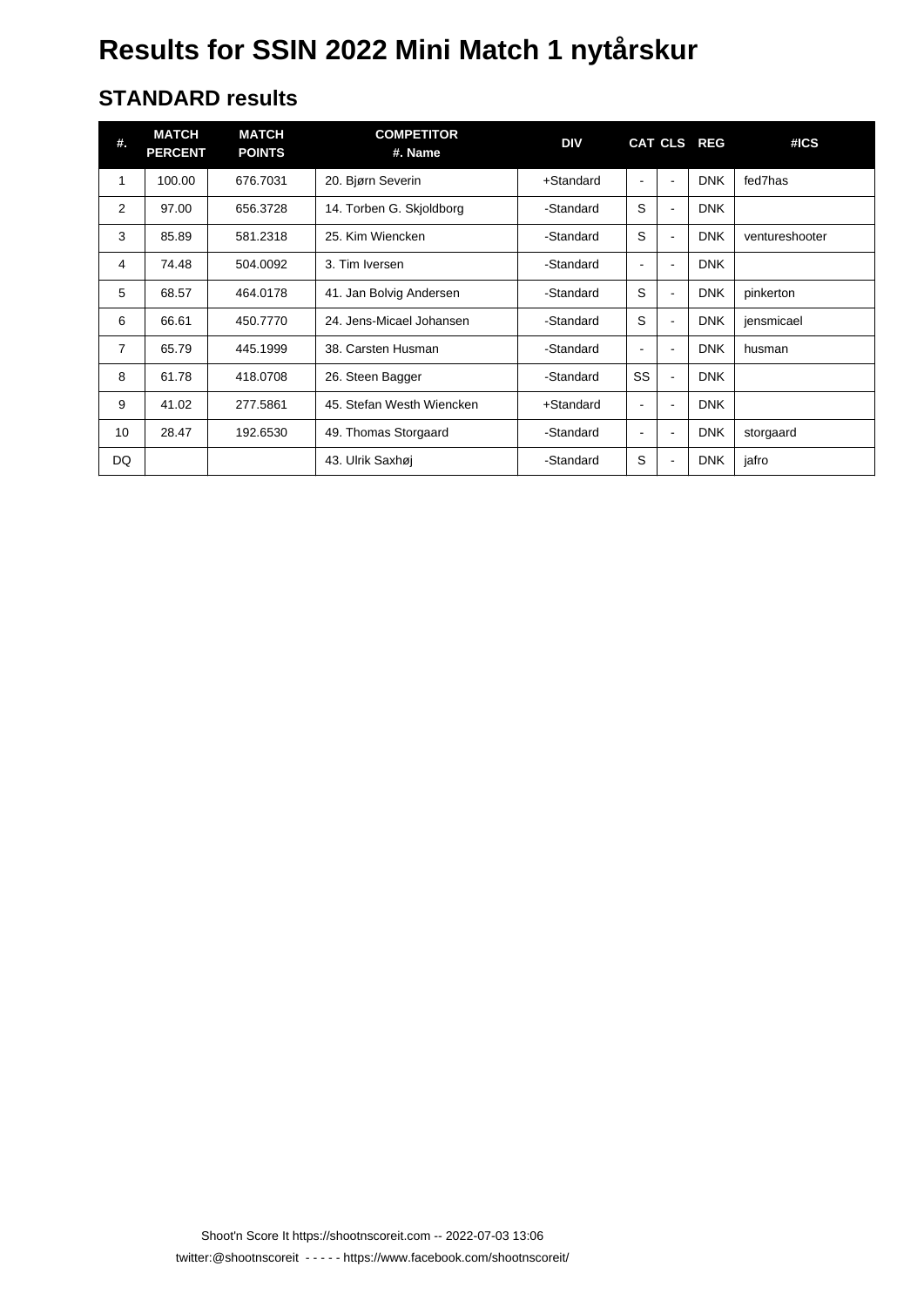#### **PRODUCTION results**

| #.             | <b>MATCH</b><br><b>PERCENT</b> | <b>MATCH</b><br><b>POINTS</b> | <b>COMPETITOR</b><br>#. Name | <b>DIV</b>  |                |                          | CAT CLS REG | #ICS          |
|----------------|--------------------------------|-------------------------------|------------------------------|-------------|----------------|--------------------------|-------------|---------------|
| 1              | 100.00                         | 665.9144                      | 5. Pavel Ibenforth           | -Production | $\blacksquare$ | $\blacksquare$           | <b>DNK</b>  | ibenforth     |
| 2              | 98.74                          | 657.5018                      | 13. Martin Kaeseler          | -Production | $\blacksquare$ | $\blacksquare$           | <b>DNK</b>  | martink       |
| 3              | 86.34                          | 574.9505                      | 37. Lars Hagemann            | -Production | S              | $\blacksquare$           | <b>DNK</b>  | hagemann      |
| 4              | 69.72                          | 464.2601                      | 23. Kenneth Kleist           | -Production | $\blacksquare$ | $\blacksquare$           | <b>DNK</b>  |               |
| 5              | 69.61                          | 463.5361                      | 42. Lianna Lisa Wohlgemuth   | -Production | L              | $\blacksquare$           | <b>DNK</b>  |               |
| 6              | 69.33                          | 461.6981                      | 48. Christian Skott Johansen | -Production | $\blacksquare$ | $\blacksquare$           | <b>DNK</b>  |               |
| $\overline{7}$ | 61.16                          | 407.2688                      | 16. Mikkel Schulz            | -Production | $\blacksquare$ | $\blacksquare$           | <b>DNK</b>  |               |
| 8              | 60.55                          | 403.2026                      | 54. Kristin Sørum            | -Production | L              | $\blacksquare$           | <b>DNK</b>  | tomboy        |
| 9              | 59.47                          | 396.0269                      | 29. Kim Frederiksen          | -Production | SS             | $\overline{\phantom{0}}$ | <b>DNK</b>  |               |
| 10             | 48.70                          | 324.2993                      | 46. Otto Haue                | -Production | $\blacksquare$ | $\blacksquare$           | <b>DNK</b>  |               |
| 11             | 48.51                          | 323.0308                      | 28. Christopher Pickering    | -Production | $\blacksquare$ | $\blacksquare$           | <b>DNK</b>  |               |
| 12             | 44.83                          | 298.5172                      | 47. Henriette Damsø          | -Production | L              | $\blacksquare$           | <b>DNK</b>  |               |
| 13             | 44.30                          | 295.0275                      | 12. Christian Dinesen        | -Production | ۰              |                          | <b>DNK</b>  | boiteuxborgne |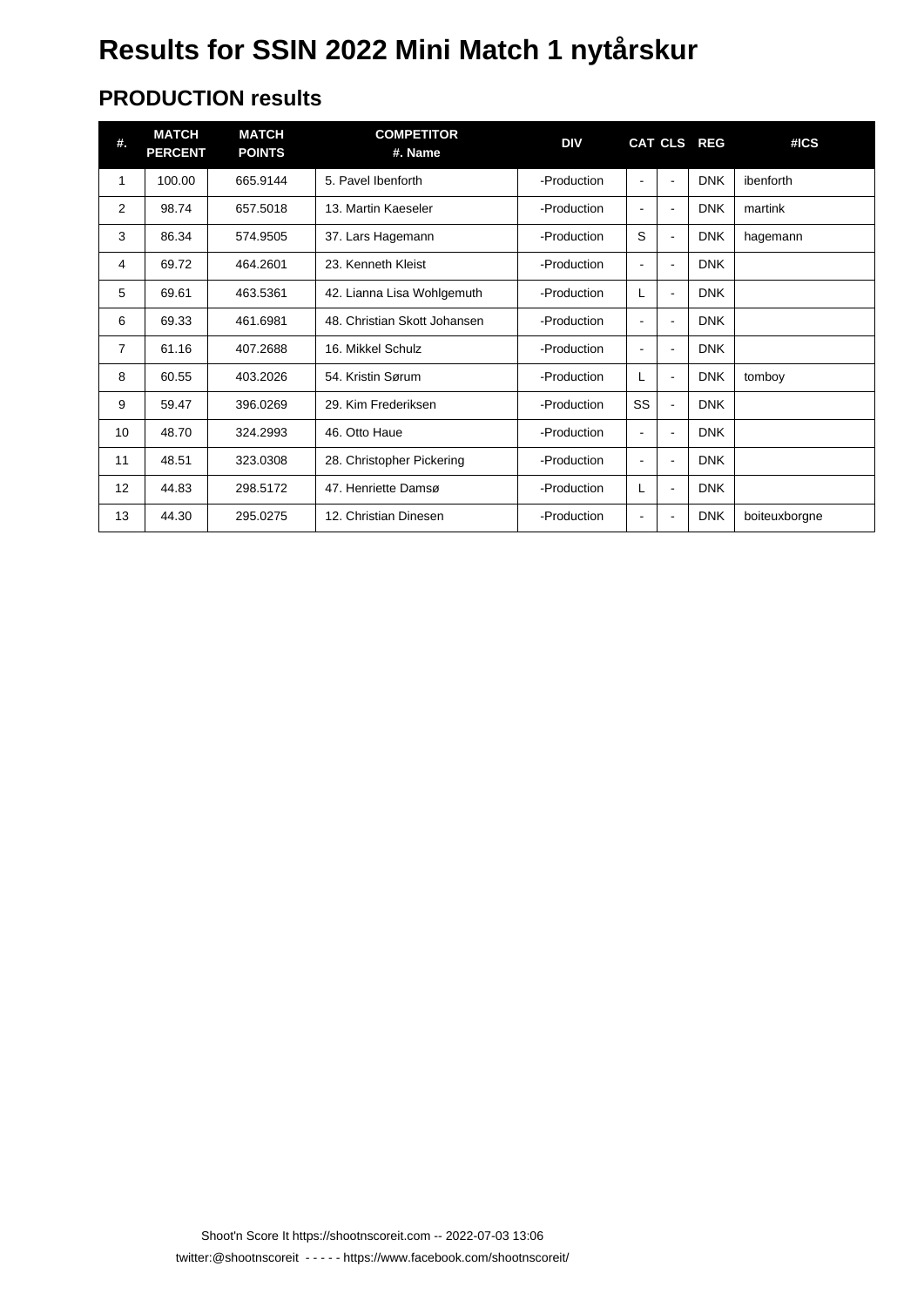#### **REVOLVER results**

| #. | MATCH<br><b>PERCENT</b> | <b>MATCH</b><br><b>POINTS</b> | <b>COMPETITOR</b><br>#. Name | <b>DIV</b> |  | CAT CLS REG | HCS    |
|----|-------------------------|-------------------------------|------------------------------|------------|--|-------------|--------|
|    | 100.00                  | 720.0000                      | 53. Ronnie Andersen          | -Revolver  |  | DNK         | ronnie |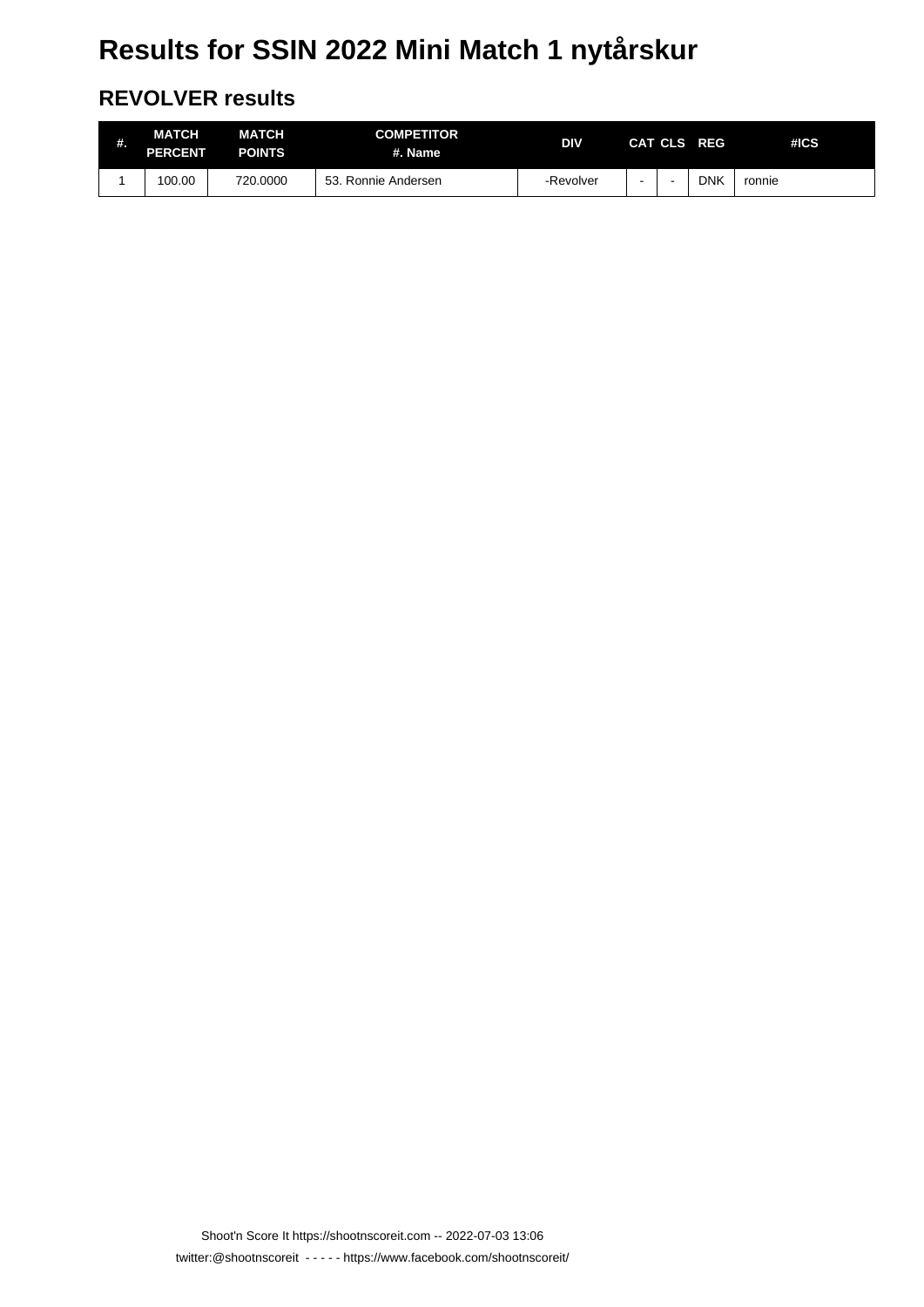### **PRODUCTION OPTICS results**

| #. | <b>MATCH</b><br><b>PERCENT</b> | <b>MATCH</b><br><b>POINTS</b> | <b>COMPETITOR</b><br>#. Name | <b>DIV</b>         |                |                          | CAT CLS REG | #ICS        |
|----|--------------------------------|-------------------------------|------------------------------|--------------------|----------------|--------------------------|-------------|-------------|
|    | 100.00                         | 689.4659                      | 21. Arni Kjartansson         | -Production Optics | $\blacksquare$ | $\blacksquare$           | <b>DNK</b>  |             |
| 2  | 97.06                          | 669.2120                      | 22. Michael NotKnown         | -Production Optics | $\blacksquare$ | $\blacksquare$           | <b>DNK</b>  | randrup     |
| 3  | 89.94                          | 620.1243                      | 44. Anders Urban             | -Production Optics | $\blacksquare$ | $\blacksquare$           | <b>DNK</b>  | urbanlegend |
| 4  | 77.90                          | 537.0840                      | 15. Christian Sønderup       | -Production Optics | $\blacksquare$ | $\overline{\phantom{a}}$ | <b>DNK</b>  | christians  |
| 5  | 75.47                          | 520.3269                      | 17. Hans J Holbek            | -Production Optics | S              | $\blacksquare$           | <b>DNK</b>  | tank        |
| 6  | 71.29                          | 491.5542                      | 39. kim poulsen              | -Production Optics | S              | $\blacksquare$           | <b>DNK</b>  |             |
| 7  | 61.42                          | 423.4423                      | 50. Claus Dyrholm Siøholm    | -Production Optics | S              | $\overline{\phantom{a}}$ | <b>DNK</b>  |             |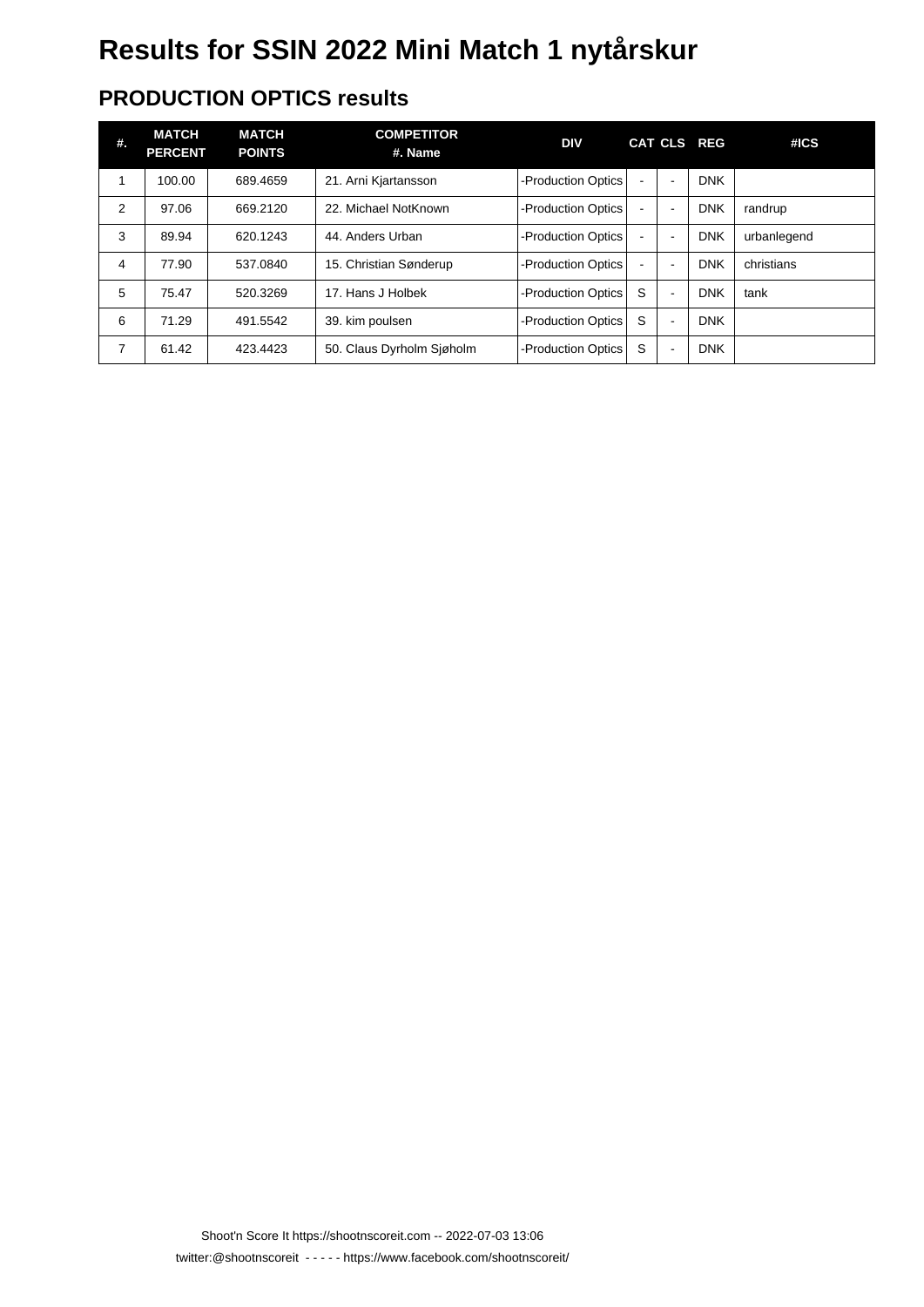### **PRODUCTION OPTICS LIGHT results**

| #. | MATCH<br><b>PERCENT</b> | <b>MATCH</b><br><b>POINTS</b> | <b>COMPETITOR</b><br>#. Name | <b>DIV</b>                |  | CAT CLS REG | #ICS |
|----|-------------------------|-------------------------------|------------------------------|---------------------------|--|-------------|------|
|    | 100.00                  | 720,0000                      | . Dennis Kastrup Jakobsen    | -Production Optics Light- |  | <b>DNK</b>  |      |